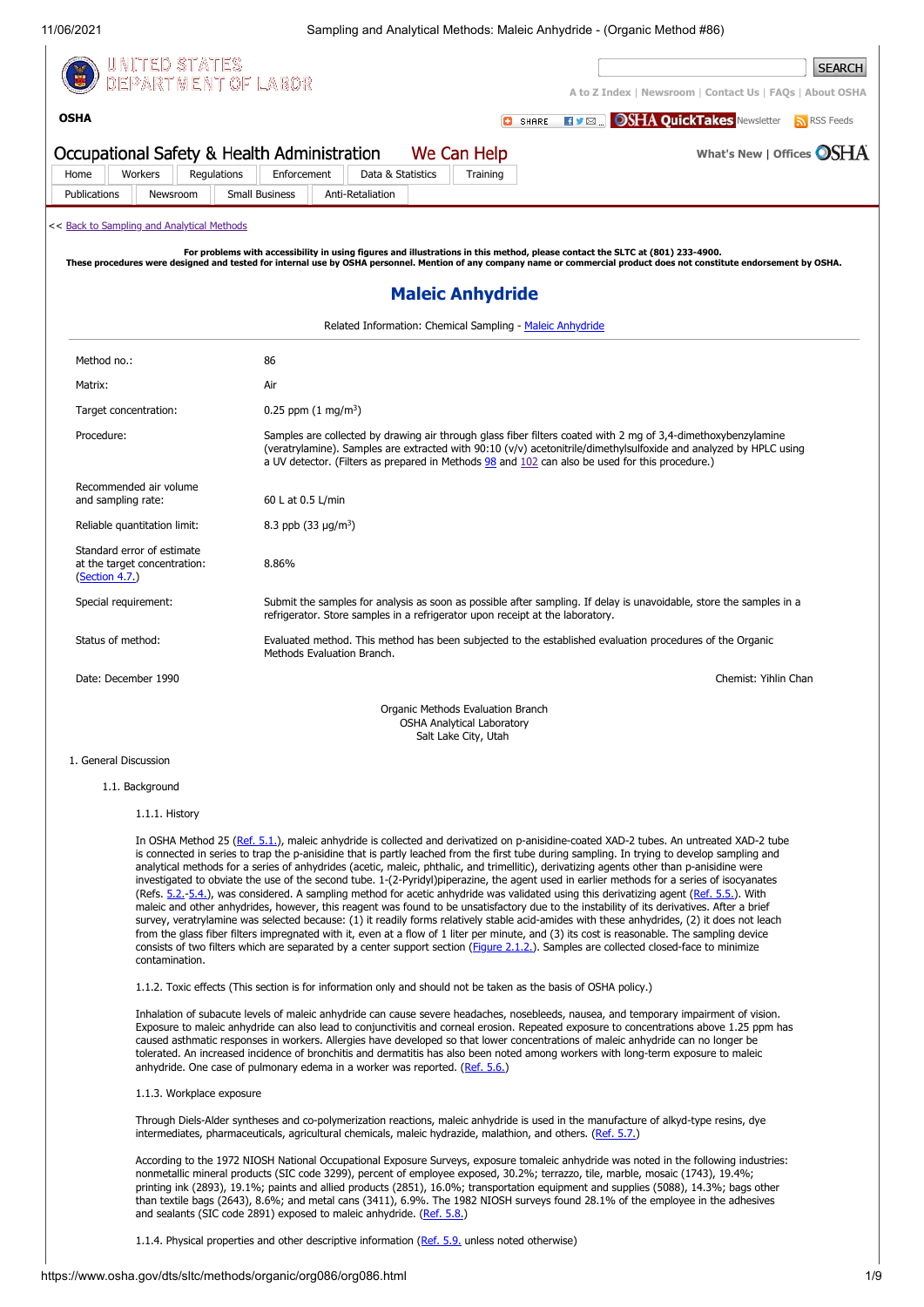| 11/06/2021 | Sampling and Analytical Methods: Maleic Anhydride - (Organic Method #86) |  |
|------------|--------------------------------------------------------------------------|--|
|            |                                                                          |  |

| chemical name:          | maleic anhydride                                                                                               |  |  |  |
|-------------------------|----------------------------------------------------------------------------------------------------------------|--|--|--|
| CAS no.:                | $108 - 31 - 6$                                                                                                 |  |  |  |
| synonyms:               | 2,5-furandione; cis-butenedioic anhydride; dihydro-2,5-dioxofuran; maleic<br>acid anhydride; toxilic anhydride |  |  |  |
| structure:              | $CH = = CH$<br>$0 = C \begin{pmatrix} 1 & 1 \\ 0 & 0 \\ 0 & 0 \end{pmatrix} = 0$                               |  |  |  |
| mol wt:                 | 98.06                                                                                                          |  |  |  |
| boiling point:          | 202°C                                                                                                          |  |  |  |
| melting point:          | 52.8°C                                                                                                         |  |  |  |
| vapor pressure:         | <21.3 Pa (0.16 mmHg) at 25°C                                                                                   |  |  |  |
| flash point:            | 103°C                                                                                                          |  |  |  |
| color:                  | colorless                                                                                                      |  |  |  |
| solubility:             | soluble in water, acetone, alcohol, and dioxane; partially soluble in<br>chloroform and benzene                |  |  |  |
| Derivative (Ref. 5.10.) |                                                                                                                |  |  |  |
| structure:              | <b>Figure 1.1.4.</b>                                                                                           |  |  |  |
| mol wt:                 | 265.27                                                                                                         |  |  |  |
| appearance:             | white crystalline solid                                                                                        |  |  |  |
| melting point:          | 146.0-146.5°C                                                                                                  |  |  |  |
| solubility:             | soluble in chloroform, methanol, acetonitrile, dimethylsulfoxide (DMSO).                                       |  |  |  |
| UV spectrum:            | <b>Figure 1.1.4.</b>                                                                                           |  |  |  |
|                         |                                                                                                                |  |  |  |

The analyte air concentrations throughout this method are based on the recommended sampling and analytical parameters. Air concentrations listed in ppm are referenced to 25°C and 101.3 kPa (760 mmHg). The analyte concentrations are listed as those of maleic anhydride even though the derivative is the actual species analyzed.

# 1.2. Limit defining parameters

# 1.2.1. Detection limit of the analytical procedure

The detection limit of the analytical procedure is 7.1 ng per injection (15 µL injection of 0.471 µg/mL solution). This is the amount of analyte which gave a peak whose height is approximately 5 times the baseline noise. [\(Section 4.1.](#page-3-0))

1.2.2. Detection limit of the overall procedure

The detection limit of the overall procedure is 1.99 µg per sample (8.3 ppb, 33 µg/m<sup>3</sup>). This is the amount of analyte spiked on the sampling device which allows recovery of an amount equivalent to the detection limit of the analytical procedure. [\(Section 4.2.](#page-3-1))

1.2.3. Reliable quantitation limit

The reliable quantitation limit is 1.99 µg per sample (8.3 ppb, 33 µg/m<sup>3</sup>). This is the smallest amount of analyte spiked on the sampling device which can be quantitated within the requirements of a recovery of at least 75% and a precision (±1.96 SD) of ±25% or better. [\(Section 4.3.](#page-4-0))

The reliable quantitation limit and detection limits reported in the method are based upon optimization of the instrument for the smallest possible amount of the analyte. When the target concentration of the analyte is exceptionally higher than these limits, they may not be attainable at the routine operating parameters.

1.2.4. Instrument response to the analyte

The instrument response over the concentration range of 0.5 to 2 times the target concentration is linear. [\(Section 4.4.](#page-4-1))

1.2.5. Recovery

The recovery of the maleic anhydride-veratrylamine derivative (MAVA) from the samples used in a 15-day storage test remained essentially 100% when the samples were stored at 0°C. The recovery was 72% after 15 days when the samples were stored at ambient temperature. [\(Section 4.5.](#page-4-2))

1.2.6. Precision (analytical procedure only)

The pooled coefficient of variation obtained from replicate injections of analytical standards at 0.5, 1, and 2 times the target concentration is 0.0074. [\(Section 4.6.\)](#page-4-3)

# <span id="page-1-0"></span>1.2.7. Precision (overall procedure)

The precision at the 95% confidence level for the refrigerated 15-day storage test is ±17.4%. [\(Section 4.7.\)](#page-5-0) This includes an additional ±5% for pump error. The overall procedure must provide results at the target concentration that are ±25% or better at the 95% confidence level.

1.2.8. Reproducibility

A draft copy of this procedure and six samples collected from a controlled test atmosphere (80% RH) were given to a chemist unassociated with this evaluation. The samples were analyzed after having been stored in a refrigerator at 0°C for 4 days. None of the sample results differed from its theoretical value by more than the precision reported in [Section 1.2.7.](#page-1-0) ([Section 4.8.\)](#page-5-1)

1.3. Advantages

1.3.1. The maleic anhydride is derivatized **in situ** eliminating the possibility of its being hydrolyzed during storage. Interference from maleic acid is also eliminated.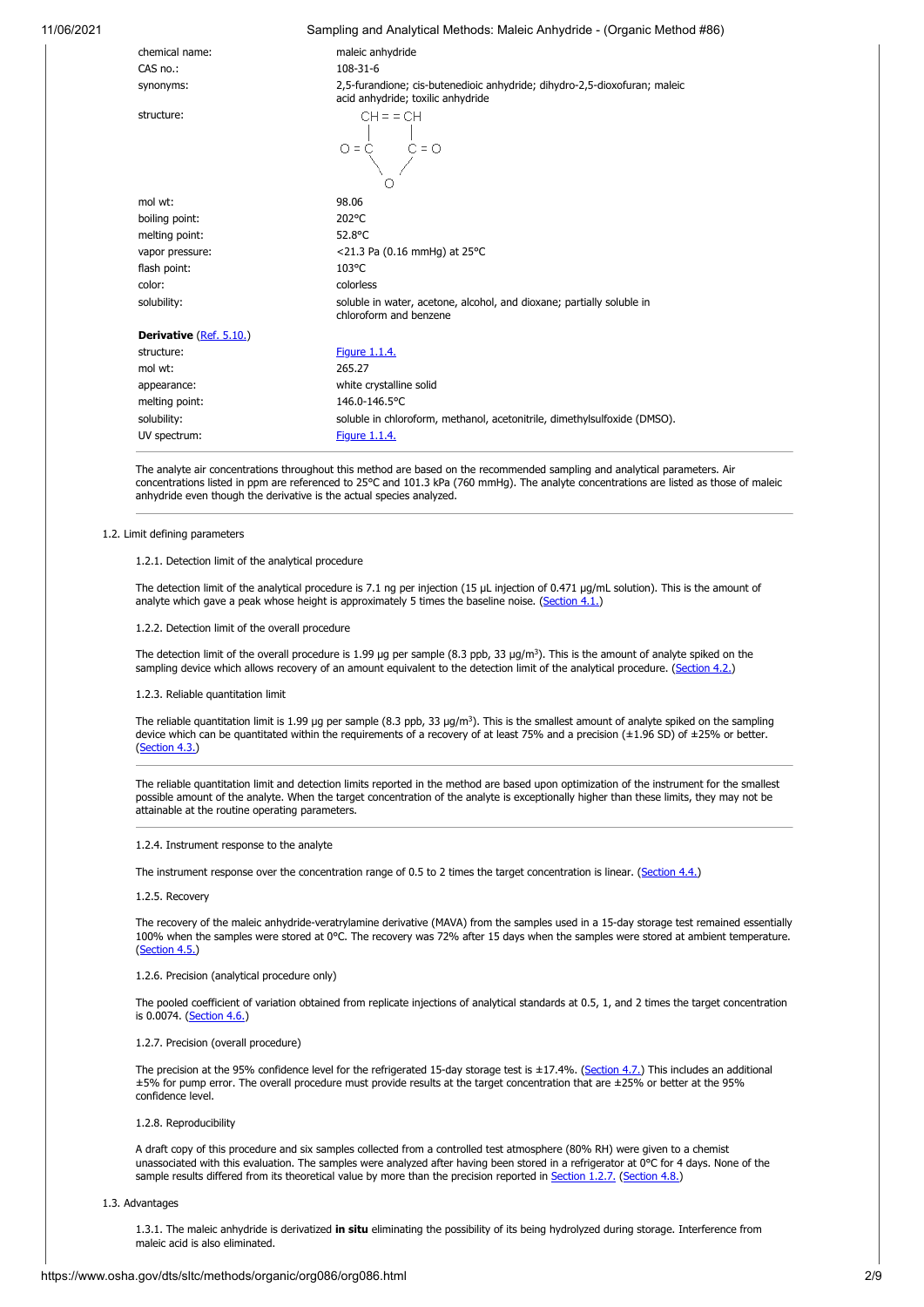1.3.2. Because the derivatizing agent is not leached from the filter during sampling, there is no need for an additional sorbent tube downstream of the sampler.

### 1.4. Disadvantages

The sampling medium is not available commercially.

# 2. Sampling Procedure

### 2.1. Apparatus

2.1.1. A personal sampling pump that can be calibrated to within ±5% of the recommended flow rate with the sampling device in line.

2.1.2. A three-piece polystyrene cassette containing two glass fiber filters, each coated with 2 mg of veratrylamine. ([Figure 2.1.2.\)](#page-7-0) Coated filters are prepared by applying 0.5 mL of a solution of 4 mg/mL veratrylamine in methylene chloride to each glass fiber filter and allowing them to dry in a hood or under vacuum. Store the coated filters in a closed jar in a refrigerator and use them within a month after preparation.

#### 2.2. Reagents

No reagent is required for sampling.

2.3. Sampling technique

2.3.1. Remove the end plugs from the inlet and the outlet of the sampler. Attach the sampler to the sampling pump with a piece of flexible tubing and place it in the worker's breathing zone.

2.3.2. Replace the end plugs after sampling. Seal the sample end-to-end with an official OSHA seal (Form 21).

2.3.3. Submit at least one blank with each set of samples. Handle the blank the same as the other samples except draw no air through it.

2.3.4. List any potential interferences on the sample data sheet.

2.3.5. Submit the samples to the laboratory for analysis as soon as possible after sampling. If delay is unavoidable, store the samples at reduced temperature.

# 2.4. Sampler capacity

The sampler capacity was evaluated with a test atmosphere (80% RH) at 1.9 times the target concentration. The sampler capacity exceeds 130 L. ([Section 4.9.\)](#page-5-2)

#### 2.5. Extraction efficiency and stability of extracted samples [\(Section 4.10.\)](#page-5-3)

2.5.1. The average extraction efficiency at the target concentration was essentially quantitative (97.8%).

2.5.2. Extracted samples remain stable for at least 3 days when stored at room temperature.

- 2.6. Recommended air volume and sampling rate
	- 2.6.1. The recommended air volume is 60 L.
	- 2.6.2. The recommended air sampling rate is 0.5 L/min.

# 2.7. Interferences (sampling)

Excessive amounts of compounds that can react with veratrylamine, such as isocyanates, acid chlorides, and anhydrides other than maleic, may reduce the sampler capacity by consuming part of the derivatizing agent.

### 2.8. Safety precautions (sampling)

Attach the sampling equipment to the worker in such a manner that it will not interfere with work performance or safety. Follow all safety practices applicable to the work area.

# 3. Analytical Procedure

#### 3.1. Apparatus

3.1.1. An HPLC equipped with a UV detector. A Waters 600E pump, a 900 photodiode array detector, and a WISP autosampler were used in this evaluation.

3.1.2. An HPLC column capable of separating veratrylamine, MAVA, and any interferences. An Alltech C8 column (4.6 mm × 25 cm, 10-µ particle size) was used in this evaluation.

3.1.3. An electronic integrator or other suitable means of measuring detector response. A Hewlett-Packard 3357 laboratory data system was used in this evaluation.

3.1.4. Sample vials, 4-mL glass, with Teflon-lined septum caps. WISP vials were used in this evaluation.

- 3.1.5. Volumetric flasks and pipets.
- 3.1.6. A mechanical shaker. A Fisher Roto-Rack<sup>®</sup> was used in this evaluation.

#### 3.2. Reagents

- 3.2.1. Maleic anhydride-veratrylamine derivative (MAVA). Synthesized as in [Section 4.12.](#page-6-1)
- 3.2.2. Dimethyl sulfoxide (DMSO). Dimethyl sulfoxide was obtained from Baxter Burdick and Jackson.
- 3.2.3. Acetonitrile. Acetonitrile was obtained from Baxter Burdick and Jackson.
- 3.2.4. Extraction solvent, acetonitrile/DMSO 90:10 (v/v).

# https://www.osha.gov/dts/sltc/methods/organic/org086/org086.html 3/9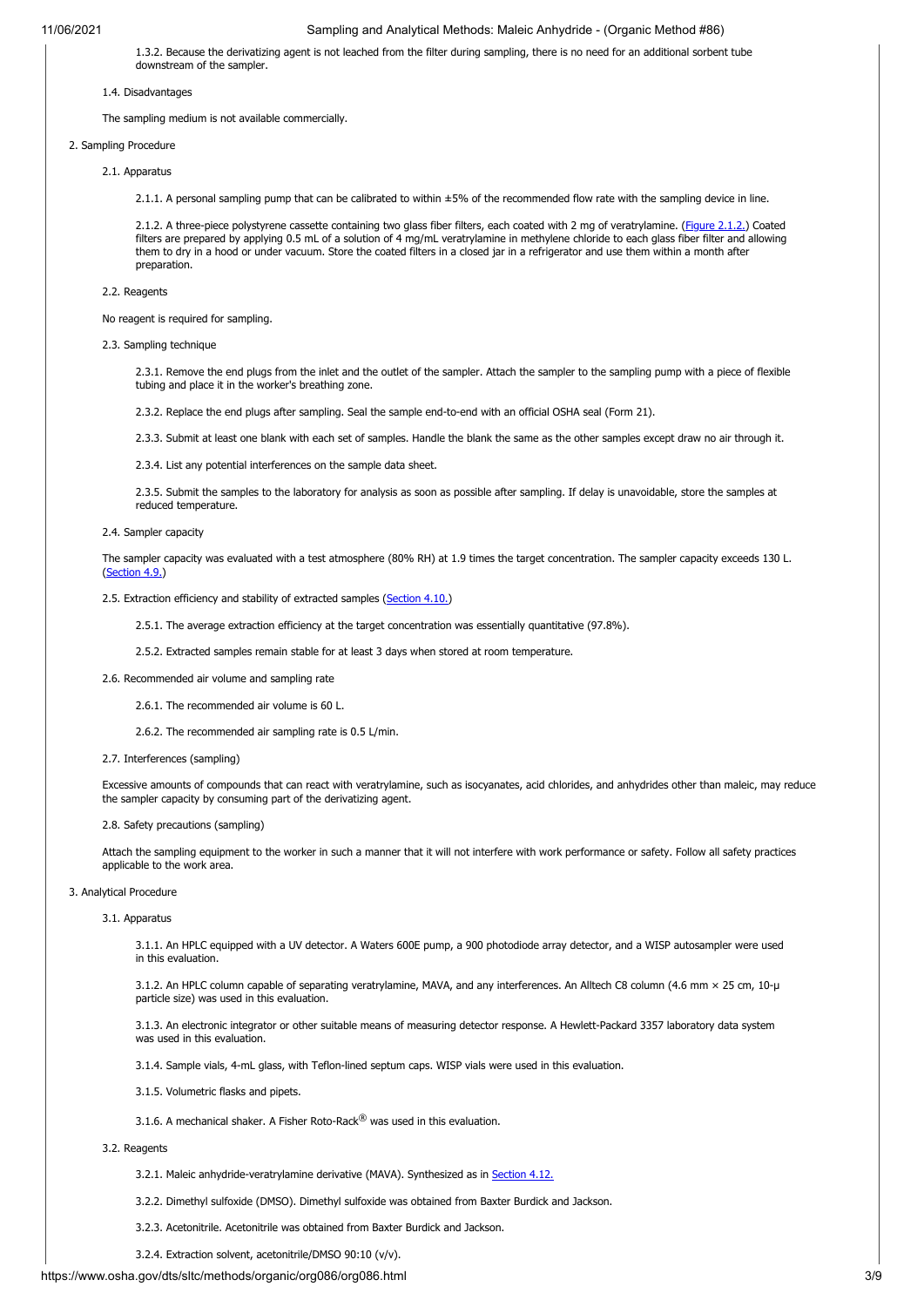3.2.5. Phosphoric acid. Phosphoric acid was obtained from J T Baker.

3.2.6. Water, HPLC grade. The water was from an in-house Millipore milli-Q water purification system.

3.3. Standard preparation

3.3.1. Prepare stock standards by weighing 10-20 mg of MAVA in 10-mL volumetric flasks and diluting to volume with the extraction solvent. Apply a factor of 0.3697 to the weight of MAVA to convert it to that of free maleic anhydride. For example, 10 mg of MAVA dissolved in 10 mL will give a standard stock solution representing 0.3697 mg/mL or 369.7 µg/mL of maleic anhydride.

(MW maleic anhydride) / (MW MAVA) = 98.06 / 265.27 = 0.3697

3.3.2. Prepare analytical standards by further diluting the stock standards with the extraction solvent. An analytical standard of 15 µg/mL represents 1 times the target concentration.

3.3.3. Prepare a sufficient number of standards to generate calibration curves. Analytical standard concentrations must bracket sample concentrations.

3.4. Sample preparation

3.4.1. Transfer the front and the back filters to separate WISP vials. This is best accomplished by double-folding the filter with the folds parallel.

3.4.2. Add 4.0 mL of the extraction solvent to each vial.

3.4.3. Cap the vials and shake them on a mechanical shaker for 1 h.

#### 3.5. Analysis

3.5.1. HPLC conditions

| column:           | Alltech C8 (4.6 mm $\times$ 25 cm, 10-µ particle size)                                                                      |
|-------------------|-----------------------------------------------------------------------------------------------------------------------------|
| eluent:           | acetonitrile/water/phosphoric acid 30:70:0.1 (v/v/v)                                                                        |
| flow rate:        | $1.2$ mL/min                                                                                                                |
| injection volume: | 15 uL                                                                                                                       |
| retention time:   | 6 min                                                                                                                       |
| chromatogram:     | <b>Figure 3.5.1.</b>                                                                                                        |
| UV detector:      | 254 nm (This wavelength was used because it gave good resolution<br>of analyte from other components and good sensitivity.) |

3.5.2. Measure detector response using a suitable method such as electronic integration.

3.5.3. Construct a calibration curve using an external standard method by plotting ug per sample versus detector response of standard injections.

### 3.6. Interferences (analytical)

3.6.1. Any compound that absorbs at 254 nm and has a similar retention time as MAVA is a potential interference. Generally, chromatographic conditions can be altered to separate an interference.

3.6.2. Retention time on a single column is not considered proof of chemical identity. Additional means of identification include: analysis using an alternate HPLC column, detection at another wavelength, and comparison of absorbance response ratios.

3.7. Calculations

The analyte amount for samples is obtained from the calibration curve in terms of micrograms per sample uncorrected for extraction efficiency. The analyte amount is corrected by subtracting the amount found in the blank. The air concentration is obtained by using the following equations.

(µg/sample)

 $mg/m^3 =$ (liters of air sampled)(extraction efficiency)

 $ppm =$ (mg/m<sup>3</sup> )(24.46)

(98.06)

where  $24.46$  = molar volume (liters) at 101.3 Pa (760 mmHg) and 25°C 98.06 = molecular weight of maleic anhydride

3.8. Safety precautions (analytical)

Avoid skin contact and inhalation of all chemicals. Restrict the use of all chemicals to a fume hood when possible. Wear safety glasses and a lab coat at all times while in the lab area.

# 4. Backup Data

<span id="page-3-0"></span>4.1. Detection limit of the analytical procedure

The detection limit of the analytical procedure is 7.1 ng (15-µL injection of a 0.471 µg/mL solution). This is the amount of analyte that will give a peak [with height approximately 5 times the height of the baseline noise. A chromatogram of the detection limit of the analytical procedure is shown in Figure](#page-7-2) 4.1.

<span id="page-3-1"></span>4.2. Detection limit of the overall procedure

The detection limit of the overall procedure is 1.99 µg per sample (8.3 ppb, 33 µg/m<sup>3</sup>). This is the amount of analyte spiked on the sampling device which allows recovery of an amount equivalent to the detection limit of the analytical procedure. Six veratrylamine-coated glass fiber filters were each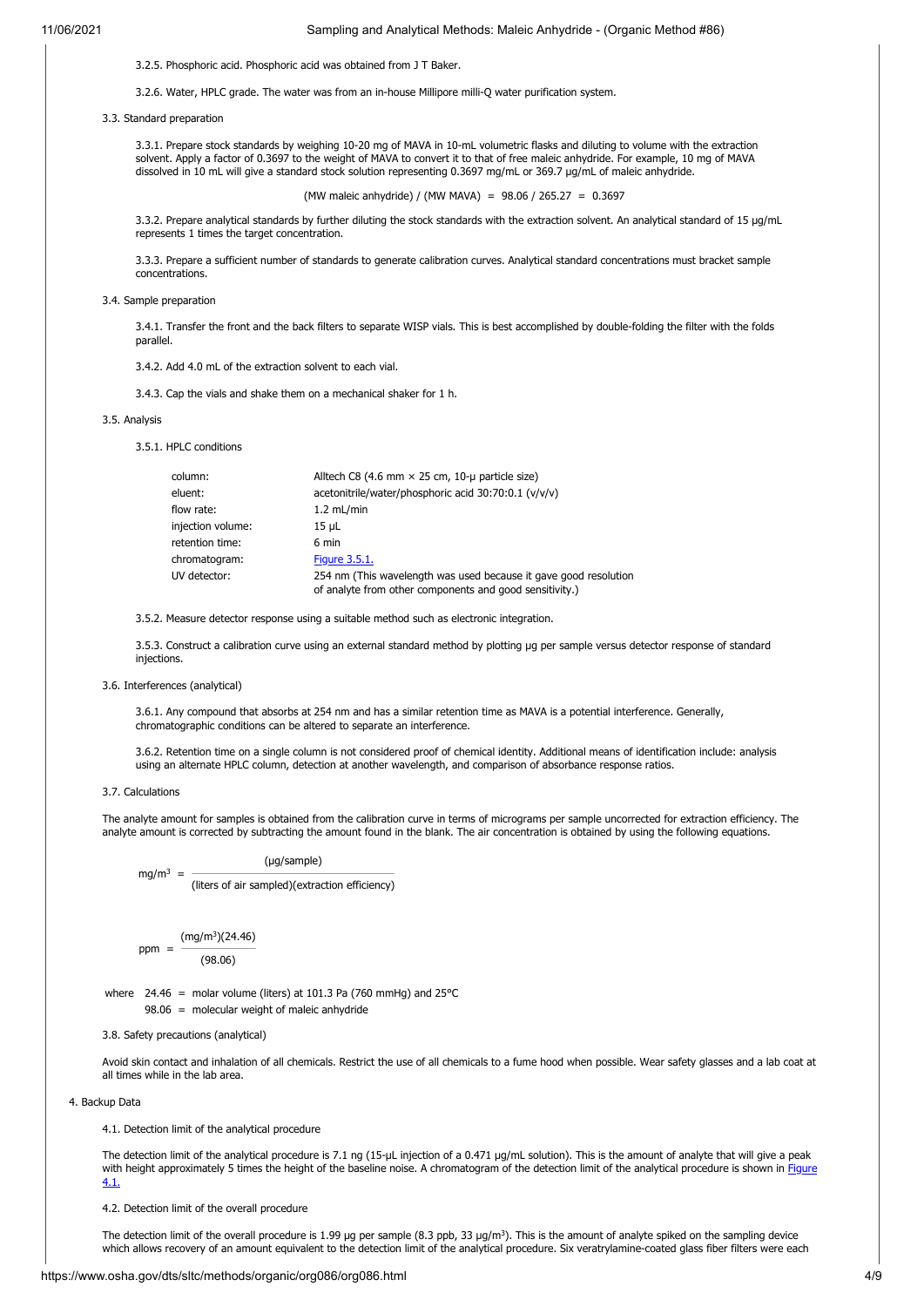liquid spiked with 1.99 µg of maleic anhydride (20 µL of a 99.6 µg/mL solution). The samples were stored at room temperature and extracted 24 h later with 4.0 mL of the extraction solvent. The injection size listed in the analytical procedure (15 µL) was used in the determination of the detection limit of the overall procedure.

Table 4.2.

| Detection Limit of the Overall Procedure |                                 |                               |  |
|------------------------------------------|---------------------------------|-------------------------------|--|
| sample<br>number                         | theoretical amount<br>$(\mu q)$ | amount recovered<br>$(\mu q)$ |  |
| 1                                        | 1.99                            | 1.86                          |  |
| $\mathcal{P}$                            | 1.99                            | 2.11                          |  |
| 3                                        | 1.99                            | 1.72                          |  |
| 4                                        | 1.99                            | 1.68                          |  |
| 5                                        | 1.99                            | 2.26                          |  |
| ĥ                                        | 1.99                            | 1.86                          |  |

#### <span id="page-4-0"></span>4.3. Reliable quantitation limit

The reliable quantitation limit is also 1.99 g per sample (8.3 ppb, 33 µg/m<sup>3</sup>). This was derived from the samples and data of Table 4.2. Because the recovery was greater than 75% and the precision (±1.96 SD) was ±25% or better, the detection limit of the overall procedure and reliable quantitation limit are the same.

Table 4.3.

| Reliable Quantitation Limit<br>(based on samples and data of Table 4.2.) |                                 |  |  |  |  |
|--------------------------------------------------------------------------|---------------------------------|--|--|--|--|
| % recovery                                                               | statistics                      |  |  |  |  |
| 93.5                                                                     |                                 |  |  |  |  |
| 106.0                                                                    | $\overline{X}$ = 96.2%          |  |  |  |  |
| 86.4                                                                     | $SD = 11.4%$                    |  |  |  |  |
| 84.4                                                                     | Precision = $\pm$ (1.96)(11.4%) |  |  |  |  |
| 113.6                                                                    | $= 12.3\%$                      |  |  |  |  |
| 93.5                                                                     |                                 |  |  |  |  |

#### <span id="page-4-1"></span>4.4. Instrument response

The instrument response to MAVA over the range of 0.5 to 2 times the target concentration is linear with a slope of 58352 area counts per microgram per sample. The responses to MAVA at 254 nm were determined by multiple injections of analytical standards. The data which are summarized in Table 4.4. are presented graphically in [Figure 4.4.](#page-7-3)

| Table 4.4.<br><b>Instrument Response to MAVA</b> |                      |                    |              |  |
|--------------------------------------------------|----------------------|--------------------|--------------|--|
| $\times$ target concn<br>ug/sample               | $0.5\times$<br>31.42 | $1\times$<br>62.48 | 2x<br>125.68 |  |
| area counts                                      | 1876030              | 3686990            | 7353160      |  |
|                                                  | 1879430              | 3715800            | 7349260      |  |
|                                                  | 1889640              | 3738940            | 7391220      |  |
|                                                  | 1845030              | 3678670            | 7361270      |  |
|                                                  | 1878340              | 3650810            | 7380100      |  |
|                                                  | 1856180              | 3724480            | 7385300      |  |
| ≅                                                | 1870775              | 3699282            | 7370052      |  |

### <span id="page-4-2"></span>4.5. Storage data

A test atmosphere (80% RH) containing 1.86 mg/m<sup>3</sup> of maleic anhydride was prepared in a vapor generator. Thirty-six samples were collected at 0.5 L/min for 60 min. Six samples were analyzed immediately after the generation. Fifteen samples were stored in a refrigerator (0°C) and the other fifteen were stored in the dark at ambient temperature (20-25°C). Every few days over a 15-day period, three samples were selected from each of the two sets and analyzed. The results are listed in Table 4.5. and presented graphically in Figures [4.5.1.](#page-8-9) and [4.5.2.](#page-8-10)

| Table 4.5.<br><b>Storage Test</b> |       |                         |       |       |                              |       |
|-----------------------------------|-------|-------------------------|-------|-------|------------------------------|-------|
| storage time<br>(days)            |       | % recovery<br>(ambient) |       |       | % recovery<br>(refrigerated) |       |
| 0                                 | 93.9  | 95.3                    | 96.6  | 93.9  | 95.3                         | 96.6  |
| $\mathbf{0}$                      | 103.4 | 95.9                    | 114.9 | 103.4 | 95.9                         | 114.9 |
| 4                                 | 91.3  | 93.1                    | 94.5  | 105.3 | 108.3                        | 111.1 |
| 7                                 | 77.8  | 95.9                    | 84.5  | 94.9  | 98.1                         | 99.0  |
| 11                                | 74.5  | 83.7                    | 82.9  | 106.6 | 113.0                        | 93.5  |
| 13                                | 73.3  | 84.6                    | 66.8  | 95.2  | 98.5                         | 92.6  |
| 15                                | 80.9  | 64.4                    | 72.4  | 101.3 | 107.3                        | 90.9  |
|                                   |       |                         |       |       |                              |       |

<span id="page-4-3"></span>4.6. Precision (analytical procedure)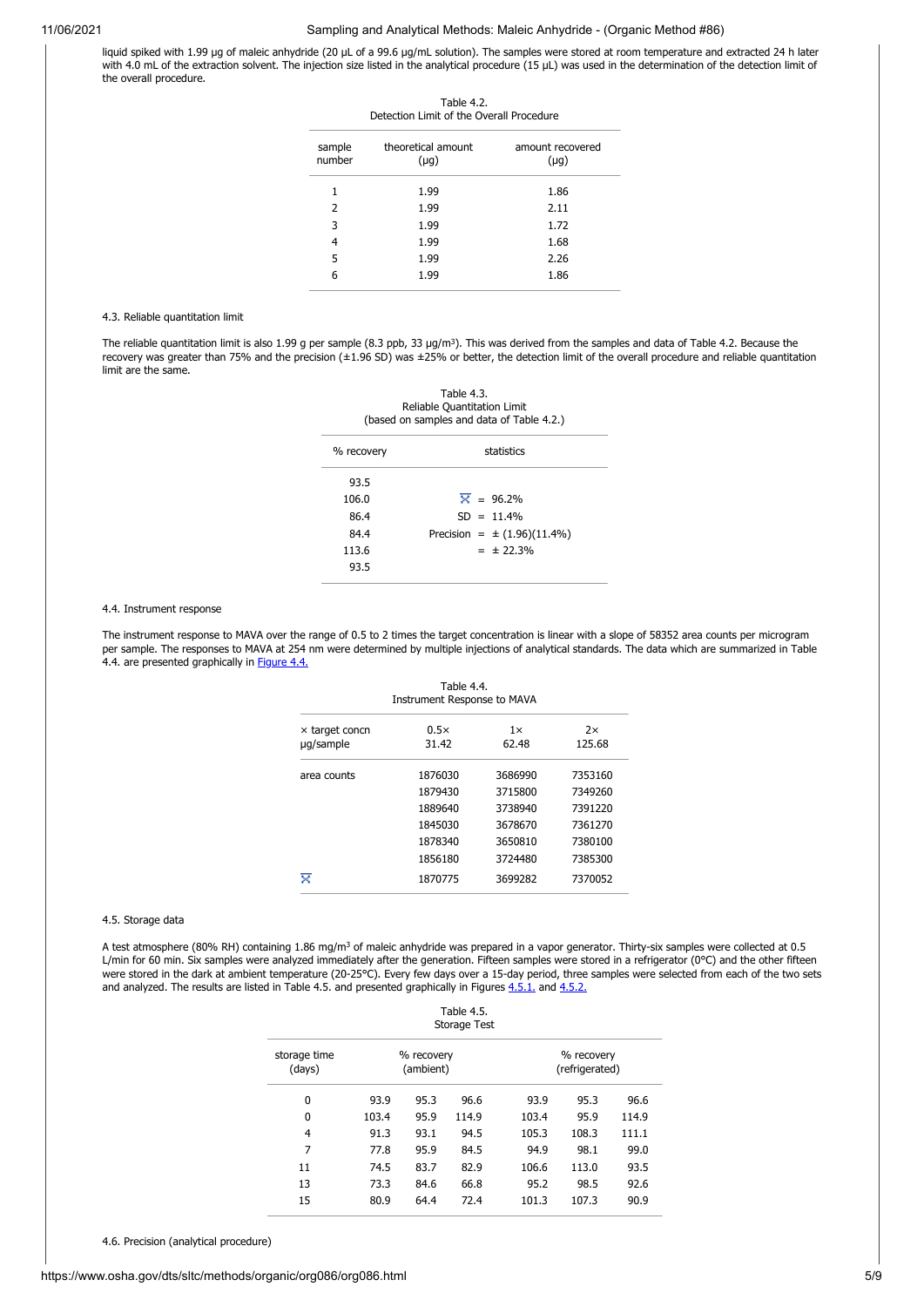The precision of the analytical procedure is 0.0074. The precision of the analytical procedure is defined as the pooled coefficient of variation determined from multiple injections of analytical standards representing 0.5, 1, and 2 times the target concentration [\(Section 4.4.](#page-4-1)).

| Table 4.6.<br>Precision of the Analytical Procedure<br>(based on the data of Table 4.4.) |        |           |        |  |
|------------------------------------------------------------------------------------------|--------|-----------|--------|--|
| $\times$ target concn                                                                    | 0.5x   | $1\times$ | 2x     |  |
| SD                                                                                       | 16682  | 32882     | 17756  |  |
| CV                                                                                       | 0.0089 | 0.0089    | 0.0024 |  |
| $= 0.0074$                                                                               |        |           |        |  |

#### <span id="page-5-0"></span>4.7. Precision (overall procedure)

The precision of the overall procedure is determined from the storage data. The determination of the standard error of estimate (SEE) for a regression line plotted through the graphed storage data allows the inclusion of storage time as one of the factors affecting overall precision. The SEE is similar to the standard deviation except it is a measure of dispersion of data about a regression line instead of about a mean. It is determined with the following equation:

$$
SEE = \left[\frac{\sum (Y_{obs} - Y_{est})^2}{n - k}\right]^{1/2}
$$
 where  $n = \text{total no. of data points}$   
\n $k = 2 \text{ for linear regression}$   
\n $k = 3 \text{ for quadratic regression}$   
\n $Y_{obs} = \text{observed } \% \text{ recovery at a given time}$   
\n $Y_{est} = \text{estimated } \% \text{ recovery from the regression line at the same given time}$ 

An additional ±5% for pump error is added to the SEE by the addition of variances. The precision at the 95% confidence level is obtained by multiplying the SEE (with pump error included) by 1.96 (the z-statistic from the standard normal distribution at the 95% confidence level). The 95% confidence intervals are drawn about their respective regression lines in the storage graphs as shown in [Figure 4.5.1.](#page-8-9) The precision of the overall procedure of ±17.4% was obtained from [Figure 4.5.1.](#page-8-9)

# <span id="page-5-1"></span>4.8. Reproducibility data

Six samples, collected at 0.5 L/min for 60 minutes from a controlled test atmosphere [80% RH, 20-25°C, 87.7 kPa (658 mmHg)] containing 2.1 mg/m<sup>3</sup> of maleic anhydride, were given to a chemist unassociated with this evaluation. The samples were stored for 4 days at about 0°C before being analyzed. No sample result had a percent deviation greater than the precision of the overall procedure.

| Table 4.8.<br>Reproducibility Data |          |             |         |             |
|------------------------------------|----------|-------------|---------|-------------|
| sample no.                         | ug found | ug expected | % found | % deviation |
| 1                                  | 58.584   | 63.24       | 92.6    | $-7.4$      |
| $\overline{2}$                     | 58.748   | 62.97       | 93.3    | $-6.7$      |
| 3                                  | 66.636   | 62.90       | 105.9   | $+5.9$      |
| 4                                  | 60.100   | 62.17       | 96.7    | $-3.3$      |
| 5                                  | 61.832   | 64.90       | 95.3    | $-4.7$      |
| 6                                  | 63.840   | 62.99       | 101.3   | $+1.3$      |
|                                    |          |             |         |             |

#### <span id="page-5-2"></span>4.9. Sampler capacity

Sampler capacity was tested by sampling a test atmosphere of 1.9 mg/m<sup>3</sup> maleic anhydride at ambient temperature and 80% relative humidity. Two samplers were placed in series. The upstream sampler contained only one filter. The back sampler was replaced with a new one every 40 minutes to monitor the downstream air concentration. The sampling rate was 0.501 L/min. Breakthrough was not seen in 280 minutes of testing.

| Table 4.9.<br>Breakthrough Data at 1.9× Target Concentration |                   |                     |  |  |
|--------------------------------------------------------------|-------------------|---------------------|--|--|
| time<br>(min)                                                | air volume<br>(L) | breakthrough<br>(%) |  |  |
| $0 - 40$                                                     | 20                | n                   |  |  |
| $40 - 80$                                                    | 40                | ŋ                   |  |  |
| 80-120                                                       | 60                | ŋ                   |  |  |
| 120-160                                                      | 80                | ŋ                   |  |  |
| 160-200                                                      | 100               | ŋ                   |  |  |
| 200-240                                                      | 120               | n                   |  |  |
| 240-280                                                      | 140               |                     |  |  |

<span id="page-5-3"></span>4.10. Extraction efficiency and stability of extracted samples

#### 4.10.1. Extraction efficiency

The extraction efficiency for MAVA was determined by analyzing the veratrylamine-impregnated glass fiber filters that had been liquidspiked with maleic anhydride at the target concentration. These samples were stored at ambient temperature overnight before the extraction and analysis. The average extraction efficiency was 97.8%.

> Table 4.10.1. Extraction Efficiency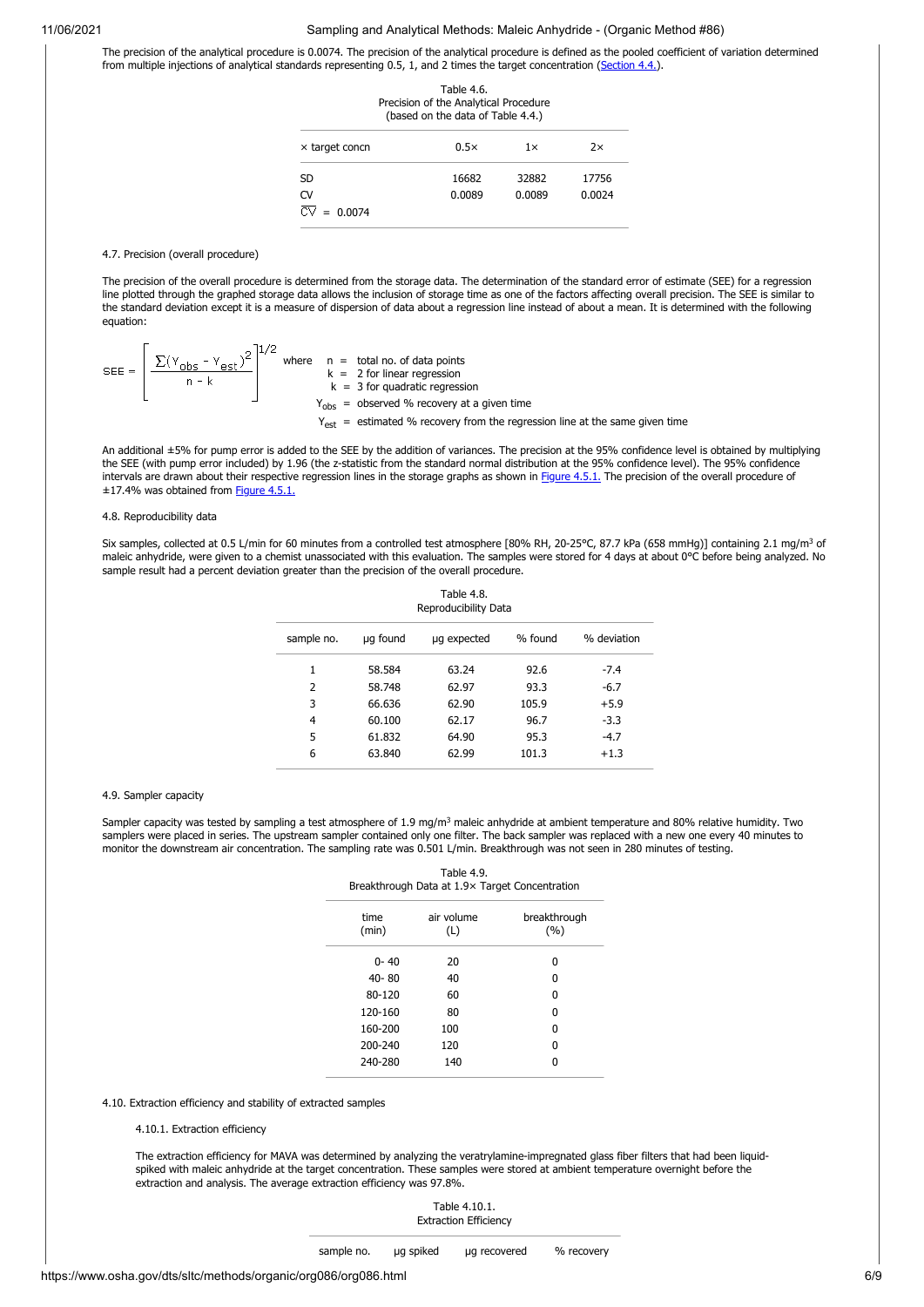| 1 | 59.0 | 56.36 | 95.5  |
|---|------|-------|-------|
| 2 | 59.0 | 57.09 | 96.8  |
| 3 | 59.0 | 57.74 | 97.9  |
| 4 | 59.0 | 57.32 | 97.2  |
| 5 | 59.0 | 59.05 | 100.1 |
| 6 | 59.0 | 58.72 | 99.5  |
| ⊽ |      |       | 97.8  |
|   |      |       |       |

4.10.2. Stability of the extracted samples

The stability of the extracted samples was investigated by reanalyzing the extracted samples with fresh standards 3 days after the original analysis. The samples had been recapped and stored at room temperature. The change in the recovery averaged -0.9%.

Table 4.10.2. Stability of Extracted Samples

| initial<br>recovery (%) | recovery after<br>3 days (%) | change<br>(%) |
|-------------------------|------------------------------|---------------|
| 95.5                    | 94.4                         | -1.1          |
| 96.8                    | 97.5                         | $+0.7$        |
| 97.9                    | 96.0                         | $-1.9$        |
| 97.2                    | 98.1                         | $+0.9$        |
| 100.1                   | 98.2                         | $-1.9$        |
| 99.5                    | 97.2                         | $-2.3$        |
|                         |                              |               |

### 4.11. Chromatograms

A chromatogram at the detection limit of the analytical procedure is shown in [Figure 4.1.](#page-7-2) and a chromatogram of one of the 15-day refrigerated samples is shown in [Figure 3.5.1.](#page-7-1)

# <span id="page-6-1"></span>4.12. Synthesis of MAVA

# 4.12.1. Reagents

 Veratrylamine, 97%, from Aldrich Maleic anhydride, from Aldrich Toluene, from Baxter Burdick and Jackson Isooctane, from Fisher Scientific Chloroform, from Fisher Scientific

# 4.12.2. Apparatus

 Erlenmeyer flasks Filtering flask Fritted-glass filtering funnel Explosion-proof hot plate

# 4.12.3. Procedure

Recrystallize the maleic anhydride from toluene. Add 0.98 g (0.01 mole) of maleic anhydride to a solution of 1.67 g (0.01 mole) of veratrylamine in 10 mL of chloroform. Stir the mixture for 10 min. Evaporate the chloroform in a hood. Dissolve the residue in a minimal amount of chloroform. While heating on a hot plate, slowly add isooctane until the solution just becomes cloudy. Clear the solution with an addition of a drop of chloroform. Remove from the hot plate. After the solution has cooled to room temperature, set in a freezer overnight. Collect the crystals that formed. The melting point should be 146.0-146.5°C. The yield should be quantitative.



Wavelength (190 - 400 nm)

<span id="page-6-0"></span>Figure 1.1.4. UV spectrum (in water/acetonitrile/phosphoric acid = 70:30:0.1 (v/v/v)) and molecular structure of MAVA.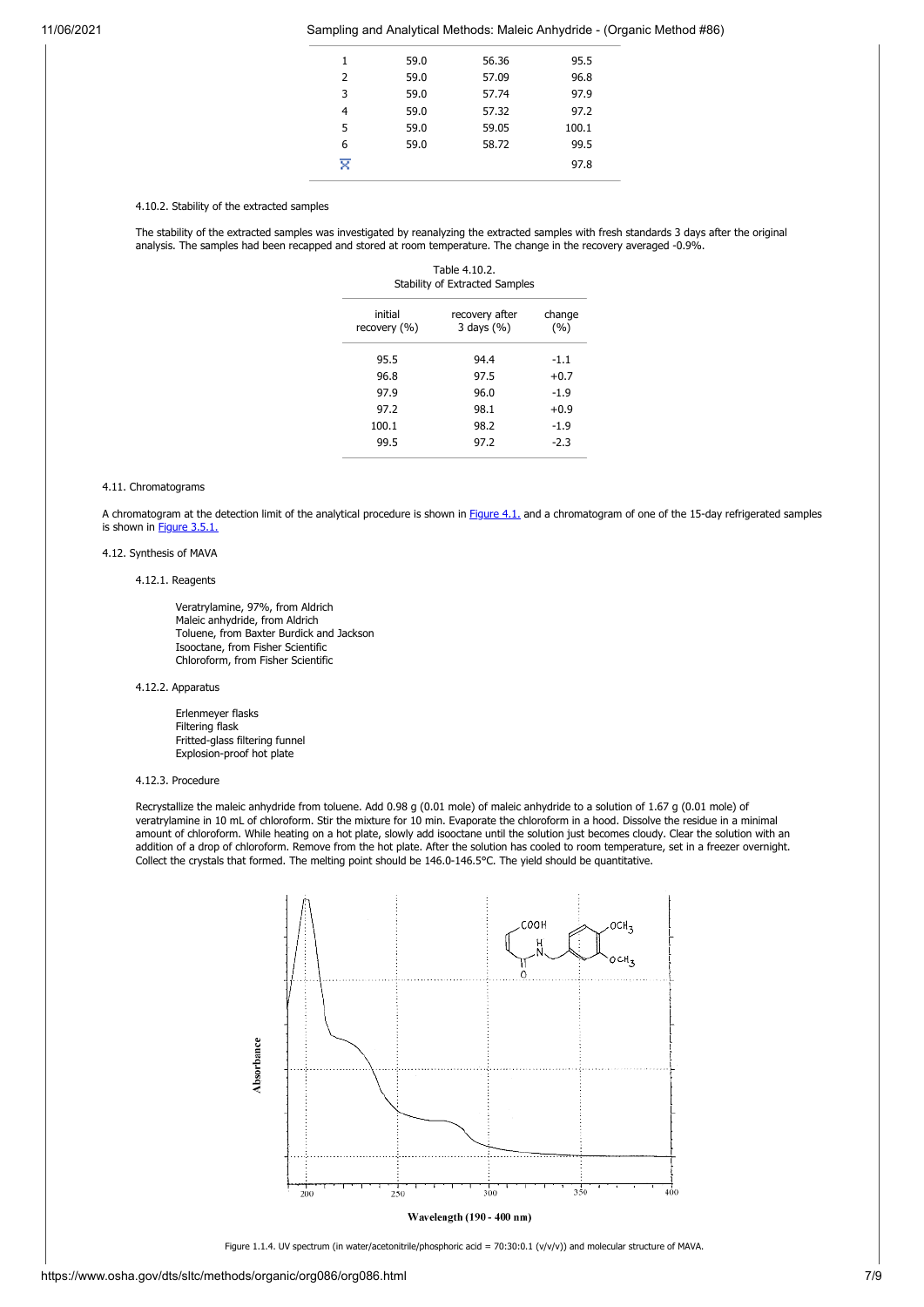

<span id="page-7-0"></span>Figure 2.1.2. A drawing of a sampling device for maleic anhydride.



Retention Time (0 - 10 min)

<span id="page-7-1"></span>Figure 3.5.1. Chromatogram at target concentration.  $1 =$  veratrylamine,  $2 =$  MAVA.



Retention Time (0 - 10 min)

<span id="page-7-2"></span>Figure 4.1. Detection limit of the analytical procedure.  $1 = MAVA$ .



<span id="page-7-3"></span>Figure 4.4. Calibration curve for MAVA.